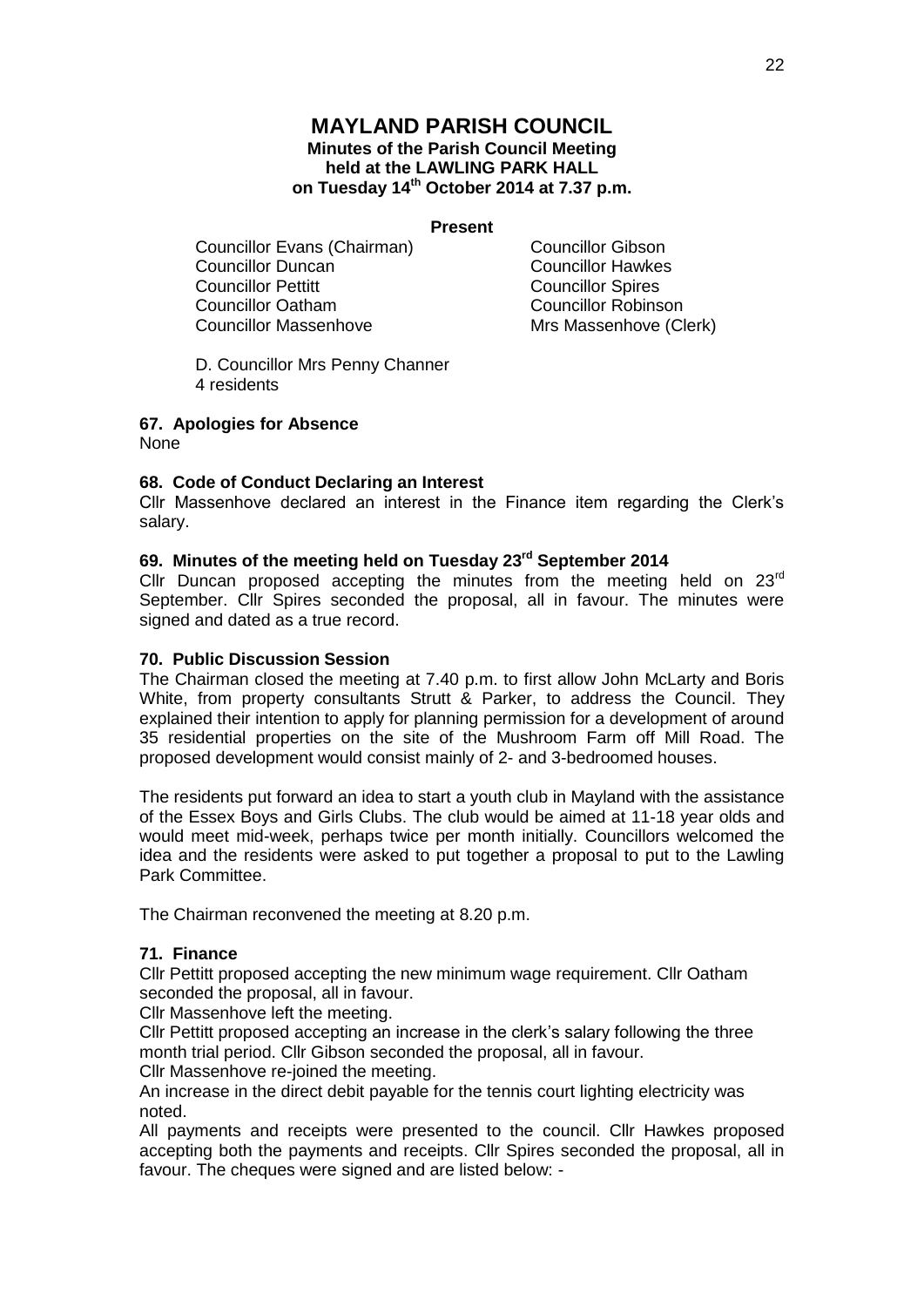## **Payments**

| Date      | Payee                                           | Service/supply                                                | £       |
|-----------|-------------------------------------------------|---------------------------------------------------------------|---------|
| 14-Oct-14 | <b>ECC</b>                                      | <b>Tree Survey</b>                                            | 445.00  |
| 14-Oct-14 | Various residents                               | Hall Deposit Refund                                           | 150.00  |
| 14-Oct-14 | <b>Essex Boys &amp; Girls Clubs</b>             | Hall Deposit Refund                                           | 50.00   |
| 14-Oct-14 | Hilary Brightman                                | Architect fees and services<br>QS Budget Estimate for Hall    | 2206.20 |
| 14-Oct-14 | Hyams QS Ltd                                    | Ext'n                                                         | 810.00  |
| 14-Oct-14 | <b>Rigby Taylor</b>                             | <b>Duraline Paint</b>                                         | 186.00  |
| 14-Oct-14 | <b>Reliable Fire Protection</b><br>Services Ltd | Inspection, parts & certificate,<br>Lawling Park Hall         | 42.96   |
| 14-Oct-14 | <b>Reliable Fire Protection</b><br>Services Ltd | Inspection, parts & certificate<br>Container / Changing Rooms | 42.96   |
| 14-Oct-14 | <b>Maldon District Council</b>                  | Park Ranger Services, August                                  | 213.55  |
| 14-Oct-14 | <b>BT</b>                                       | Line Rental & Calls                                           | 28.65   |
| 14-Oct-14 | A & J Lighting                                  | <b>Street Light Maintenance</b>                               | 50.40   |
| 14-Oct-14 | A & J Lighting                                  | Tennis Court Lighting Maint.                                  | 42.90   |
| 14-Oct-14 | MSJ Garwood & Son                               | Grass Cutting to 22-09-14                                     | 1085.62 |
| 14-Oct-14 | MSJ Garwood & Son                               | <b>Hedge Cutting</b>                                          | 591.00  |
| 14-Oct-14 | J L Oatham                                      | Time-lag Light Switch, LPH                                    | 25.00   |
| 14-Oct-14 | Mrs J Massenhove                                | Petty Cash                                                    | 63.23   |
| 14-Oct-14 | Mrs J Massenhove                                | Travel to CiLCA training                                      | 55.70   |
| 24-Oct-14 | Groundsman                                      | <b>Staff Salary</b>                                           | 321.99  |
| 24-Oct-14 | Caretaker                                       | <b>Staff Salary</b>                                           | 103.92  |
| 24-Oct-14 | Clerk                                           | <b>Staff Salary</b>                                           | 974.64  |
|           |                                                 |                                                               | 7489.72 |

# **Receipts**

| Date      | <b>Received from</b>               | <b>Description</b>       | £         |
|-----------|------------------------------------|--------------------------|-----------|
|           | 01-Sep-14 Maldon District Council  | <b>Half Precept</b>      | 40,000.00 |
| 25-Sep-14 | Various residents                  | Hall deposit & hire fee  | 231.00    |
| 29-Sep-14 | <b>Essex County Council</b>        | CIF Funding (swings)     | 7009.00   |
|           | 07-Oct-14 Debbie Down              | Hall hire, October       | 91.00     |
|           | 07-Oct-14 Football Club            | Pitch fees, September    | 274.00    |
| 07-Oct-14 | <b>Football Club</b>               | <b>Electricity cards</b> | 5.00      |
|           | 07-Oct-14 Essex Boys & Girls Clubs | Hall deposit & hire fee  | 125.00    |
|           |                                    |                          | 47735.00  |

# **Petty Cash**

| Date      | Payee                          | Service/supply           | £     |
|-----------|--------------------------------|--------------------------|-------|
|           | 10-Sep-14 Post Office          | <b>Stamps</b>            | 12.97 |
| 24-Sep-14 | Makro                          | Paper Towels             | 15.59 |
|           | All Seasons                    | <b>Cleaning Products</b> | 3.00  |
| 07-Oct-14 | <b>Mayland Service Station</b> | Petrol                   | 12.97 |
|           |                                |                          | 44.53 |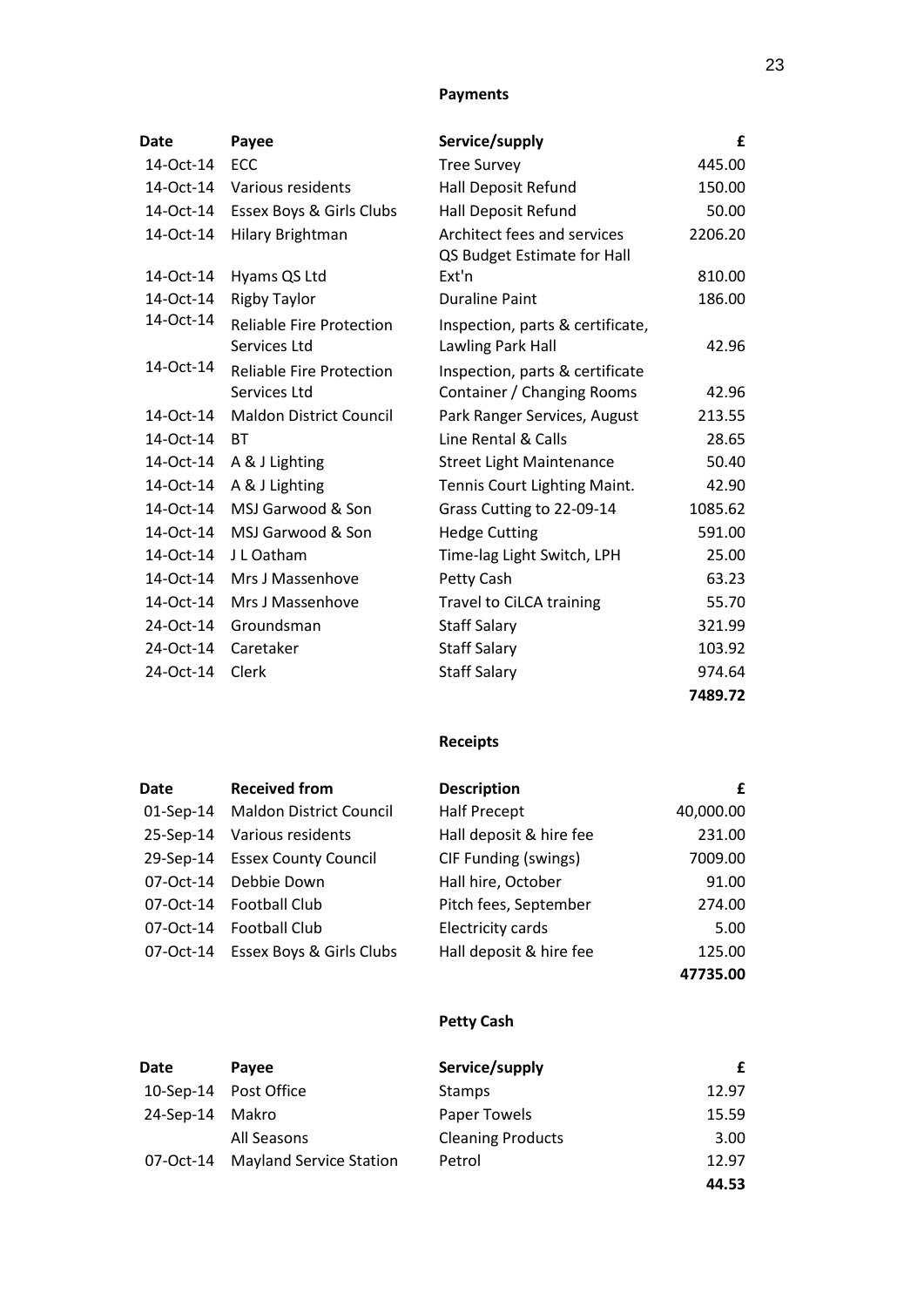The Chairman proposed agreeing to purchase the reference book "Local Council's Explained", Cllr Pettitt seconded the proposal. All in favour, **Clerk to purchase** using the office set-up budget.

The Chairman closed the meeting at 8.35 p.m. to welcome D.Cllr Mrs Penny Channer and apologised for not inviting her to speak during the open session. D.Cllr Channer informed councillors of the restructure that is taking place and changes of staff at Maldon District Council. Councillors queried the difficulty of obtaining information from MDC for the Neighbourhood Plan and asked questions regarding budget for transport.

The Chairman thanked D. Cllr Channer for attending and reconvened the meeting at 8.50 p.m.

### **72. Planning**

The following applications were considered for the council to make comment to the Planning Authority: -

**WTPO/MAL/14/00858** TPO 6/00 - T1 Oak - Crown lift to 3m over properties, 2.3m over footway, 5m over carriageway, 2m width reduction all round. Remove weak limbs throughout crown (3-4 approx). If necessary, removal of extended limb from West crown, supported by stem which is decayed. Climber will assess. It was noted that this has already been approved by MDC.

**FUL/MAL/14/00786** Extension of parish hall, Lawling Park Hall Katonia Avenue, Mayland, Essex. 9 support

**HOUSE/MAL/14/00726** Two storey side extension, 3 Nipsells Chase, Mayland.

5 support

4 no objection

The following planning decisions made by the local Planning Authority were noted: -

**FUL/MAL/14/00562** Application to vary condition 2 of FUL/MAL/11/00385 to amend the design of the 2no. approved dwellings. 97 Imperial Avenue Mayland Essex CM3 6AJ APPROVE subject to conditions.

**HOUSE/MAL/14/00688** Convert existing single storey bungalow to 2 storey house 271 Esplanade Mayland Essex CM3 6AL REFUSE

**FUL/MAL/14/00187** Refurbishment, remodelling and extension to the existing boatyard and marina located in the central part of the site. New residential area comprising 13 units located along the south-eastern end of the site and The Esplanade. Refurbishment of the existing corrugated tin shed located in the southwestern corner of the site and remodelling and extension to the existing brick structure including a new open terrace facing Mundon Creek. REFUSE

**LDP/MAL/14/00564** Claim for Lawful Development Certificate: Proposed single storey rear extension the full width of the existing detached house. Not exceeding 3m high. APPROVE

**FUL/MAL/14/00541** 2 No. new self build chalet bungalows on vacant site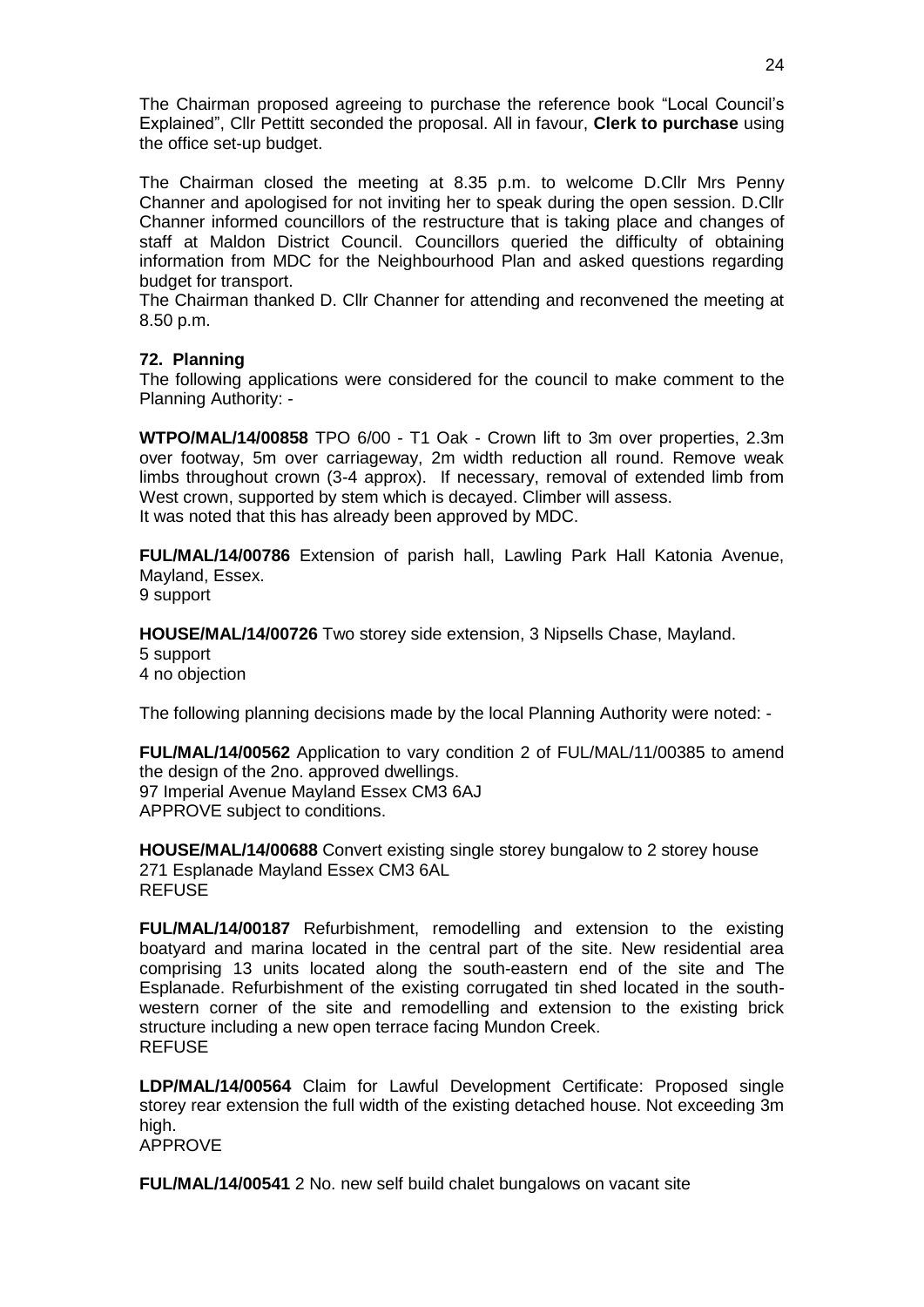Land South Of Bartlett Close Mayland Essex REFUSE

**FUL/MAL/14/00750** Pair of identical one and half storey detached dwellings with associated external works **REFUSE** 

**WTPO/MAL/14/00657** TPO 08/91 - Area 1. Erect fence along line marked in red on plan JEP/MDC/TPOM/14/01 removing to ground level, any trees along this line. On plan land labelled EX14344 - all trees apart from viable fruit trees and perimeter trees plus any significant 'quality' to be cut down to ground level i.e.. roots removed to create a partially clear area which will then be planted with trees such as Horse Chestnut, Beech, Hazel, Sycamore et al.

Viable fruit trees to be dealt with on an individual basis and selective pruning undertaken, where necessary and none removed. Area a as on plan - filter out the existing trees to produce an appropriate density. Further information submitted to clarify trees to be removed - Plan 1 re EX14344 and plan 3 re Area A. Trees to remain shown on Plan 2 re EX14344 and Plan 4 re Area A.

Land South West Of Nipsells Chase Mayland Essex APPROVE

The following appeal has been received by the Local Planning Authority: -

**FUL/MAL/13/01174** Erection of 5No dwellings comprising 2No four bed units and 3o two bed units.

The Parish Council will re-iterate its original comments made in objection to this application. **Clerk to action.**

A copy of MDC's template for planning responses was requested. **Clerk to circulate** this to all councillors.

It was noted that the addresses relating to planning applications are not always given. **Clerk to check addresses** are given to assist with planning responses.

**73. Lawling Park Committee** Including Bakersfield, Lawling Playing Field & Dog Walk Area

Each Councillor has received a copy of the minutes from the September LPC meeting.

Cllr Spires informed councillors of a recent incident when an ambulance had to be called to a footballer, but could not gain access to the field as the key to the gate was missing from the keyring. Cllr Hawkes suggested keeping a key readily accessible in the event of such an emergency, perhaps utilising a break-glass. **Clerk to add to LPC agenda.**

Additional parking for football matches – **Clerk to add to LPC agenda**.

### **74. Neighbourhood Plan Committee**

Each Councillor has received a copy of the minutes from the September NP meetings.

Questionnaires have been prepared. A list of businesses is being compiled. A list of service providers is required.

### **75. Highways**

Mud on the road and packs of bricks encroaching onto the footpath were reported. **Clerk to write to resident** requesting that these are kept within the boundary.

The road is breaking up in North drive outside no. 19 and opposite no. 44. **Clerk to report** to Highways.